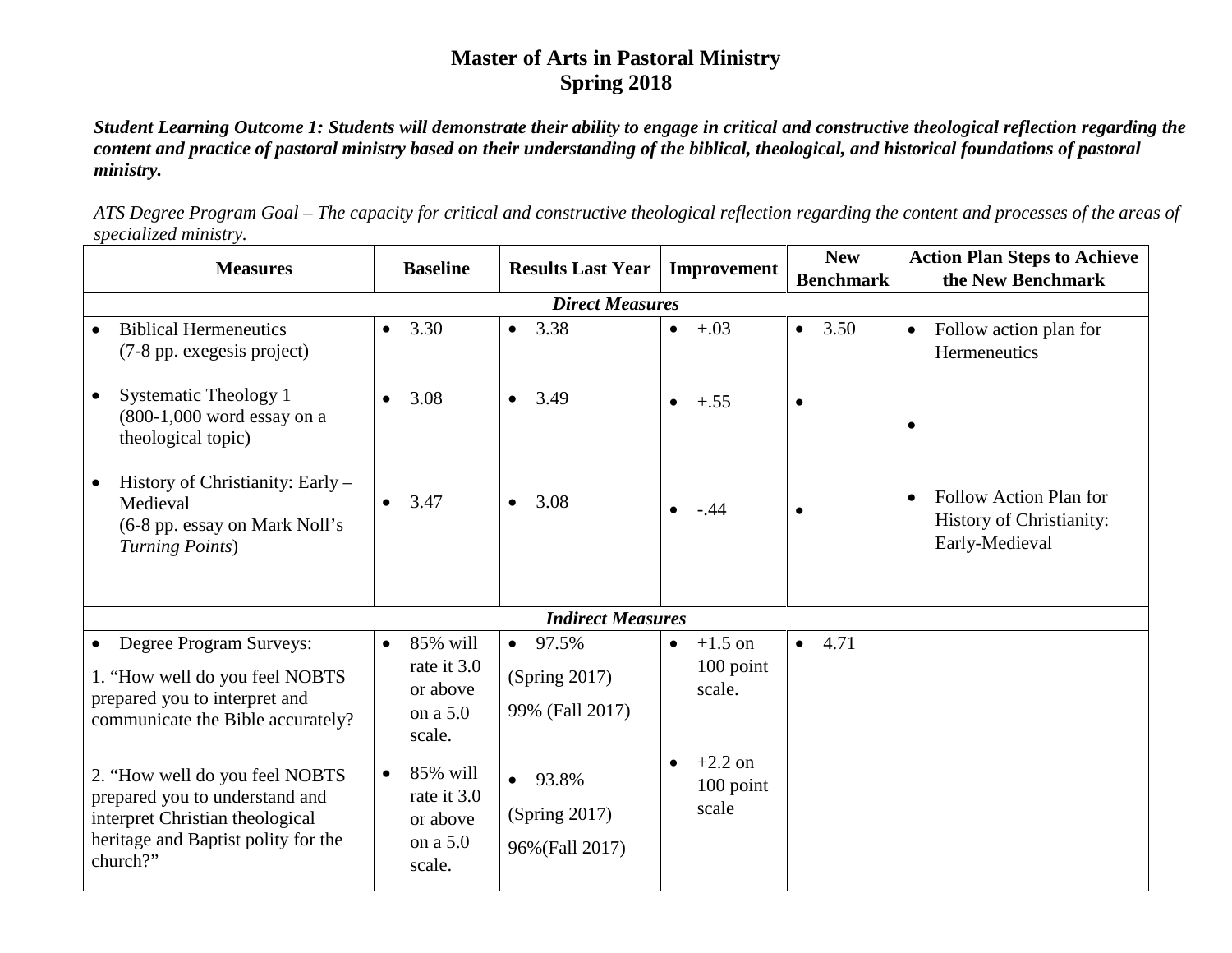## *Student Learning Outcome 2: Students will demonstrate improved skills in evangelism, preaching, worship, leadership, and pastoral care.*

| <b>Measures</b>                                                                                                                                                                                                                                                                                                                                                                                                                                       | <b>Baseline</b>                                                                                                                                                                                                            | <b>Results Last</b><br>Year                                                                   | Improvement              | <b>New</b><br><b>Benchmark</b> | <b>Action Plan Steps to Achieve</b><br>the New Benchmark |
|-------------------------------------------------------------------------------------------------------------------------------------------------------------------------------------------------------------------------------------------------------------------------------------------------------------------------------------------------------------------------------------------------------------------------------------------------------|----------------------------------------------------------------------------------------------------------------------------------------------------------------------------------------------------------------------------|-----------------------------------------------------------------------------------------------|--------------------------|--------------------------------|----------------------------------------------------------|
|                                                                                                                                                                                                                                                                                                                                                                                                                                                       |                                                                                                                                                                                                                            |                                                                                               | <b>Direct Measures</b>   |                                |                                                          |
| <b>Preaching Practicum</b><br>$(4.0$ assessment rubric of<br>student preaching a NT<br>sermon)                                                                                                                                                                                                                                                                                                                                                        | 3.1<br>$\bullet$                                                                                                                                                                                                           | 3.12<br>$\bullet$                                                                             | $+ .02$<br>$\bullet$     | 3.2<br>$\bullet$               |                                                          |
| Worship Leadership<br>$\bullet$<br>(4.0 assessment of select<br>questions on final exam)                                                                                                                                                                                                                                                                                                                                                              | 3.5<br>$\bullet$                                                                                                                                                                                                           | 3.49<br>$\bullet$                                                                             | $-0.01$<br>$\bullet$     | 3.5<br>$\bullet$               |                                                          |
| <b>Pastoral Ministry</b><br>$\bullet$<br>(4.0 assessment of select<br>questions on final exam)                                                                                                                                                                                                                                                                                                                                                        | 3.5<br>$\bullet$                                                                                                                                                                                                           | 3.8<br>$\bullet$                                                                              | $+ .3$<br>$\bullet$      | 3.9<br>$\bullet$               |                                                          |
|                                                                                                                                                                                                                                                                                                                                                                                                                                                       |                                                                                                                                                                                                                            |                                                                                               | <b>Indirect Measures</b> |                                |                                                          |
| • Graduate Student Surveys:<br>"How well do you feel NOBTS<br>prepared you to stimulate church<br>health through mobilizing the<br>church for missions, evangelism,<br>discipleship, and church<br>growth?"<br>"How well do you feel NOBTS<br>prepared you to facilitate worship<br>effectively?"<br>"How well do you feel NOBTS<br>prepared you to perform pastoral<br>care effectively with skills in<br>communication and conflict<br>management?" | 85% will<br>$\bullet$<br>rate it 3.0<br>or above<br>on a 5.0<br>scale.<br>85% will<br>$\bullet$<br>rate it 3.0<br>or above<br>on a 5.0<br>scale.<br>85% will<br>$\bullet$<br>rate it 3.0<br>or above<br>on a 5.0<br>scale. | $• 97\%$<br>(Fall 2017)<br>84%<br>$\bullet$<br>(Fall 2017)<br>94%<br>$\bullet$<br>(Fall 2017) |                          |                                |                                                          |
| • Preaching Practicum Student                                                                                                                                                                                                                                                                                                                                                                                                                         | $\theta$<br>$\bullet$                                                                                                                                                                                                      |                                                                                               |                          |                                |                                                          |

*ATS Degree Program Goal – Skill in the design, implementation, and assessment of ministry in these specialized areas.*